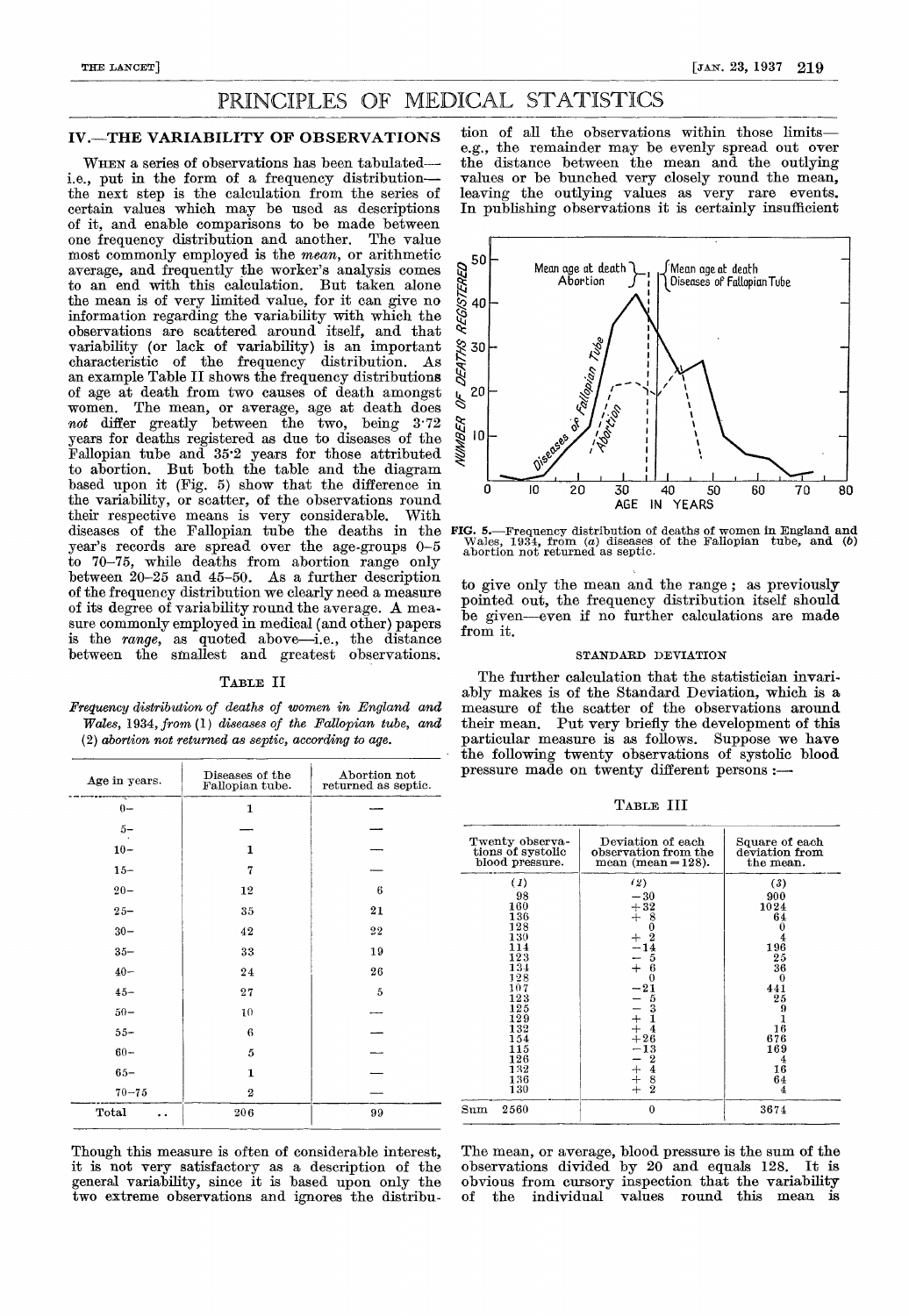considerable. They range from 98 to 160 ; on the other hand, a large proportion of the values lie in the narrower range 125-135 (50 per cent. of them). The mean and range are not sufficient to describe the distribution. As a further step we may calculate the amount by which each observation differs, or deviates, from the average as is shown in col. 2. If these differences are added, taking their sign into account, the sum must equal nought, for a characteristic of the arithmetic mean, or average, is that the sums of the positive and of the negative deviations of the observations from itself are equal. In this example the sum of the deviations above the mean is  $+93$ and below the mean  $-93$ . Two ways of avoiding this difficulty are possible : we may add all the deviations, regardless of their sign, or we may square each deviation so that each becomes positive. If the deviations be added in the example, ignoring their sign, the sum is 186 and the *mean deviation* is, there-<br>fore, 186 divided by 20 (the number of observations) or  $9.3$ . This is a valid measure of the variability of the observations around the mean, but it is one which, for reasons involved in the problems of sampling, discussed later, is of less value in general statistical work than the standard deviation. To reach the latter the squared deviations are used. Their sum is 3674 so that the mean square deviation is this sum divided by 20 which equals 183'7. The standard deviation is the square root of this value (for having squared the original deviations the reverse step of taking the square root must finally be made) and in this example is, therefore, 13-55.

A large standard deviation shows that the frequency distribution is widely spread out from the mean while a small standard deviation shows that it lies closely concentrated about the mean with little variability between one observation and another. For example, the standard deviation of the widely spread age distribution of deaths attributed to diseases of the Fallopian tube (given in Table II) is 11-3, while of the more concentrated age distribution of deaths attributed to abortion, not returned as septic, it is only 6'8. The frequency distributions themselves clearly show this considerable difference in variability. The standard deviations have the advantage of summarising this difference by measuring the variability of each distribution in a single figure; they also enable us to test, as will be seen subsequently, whether the observed differences between two such means and between two such degrees of variability are more than would be likely to have arisen by chance.

In making a comparison of one standard deviation with another it must, however, be remembered that this criterion of variability is measured in the same units as the original observations. The mean height of a group of school-children may be 48 in. and the standard deviation 6 in. ; if the observations were recorded in feet instead of in inches, then the mean would be 4 ft. and the standard deviation 0-5 ft. It follows that it is not possible by a comparison of the standard deviations to say, for instance, that weight is a more variable characteristic than height ; the two characteristics are not measured in the same units and the selection of these units—e.g.. inches or feet, pounds or kilogrammes-must affect the comparison. In fact it is no more helpful to compare these standard deviations than it is to compare the mean height with the mean weight. Further, a standard deviation of 10 round a mean of 40 must indicate a relatively greater degree of scatter than a, standard

deviation of 10 round a mean of 400, even though the units of measurements are the same.

#### COEFFICIENT OF VARIATION

To overcome these difficulties of the comparison of the variabilities of frequency distributions measured in different units or with widely differing means, the Coefficient of Variation is utilised. This coefficient<br>is the standard deviation of the distribution expressed as a percentage of the mean of the distributioni.e., Coefficient of Variation = (Standard Devia- $\text{tion} \div \text{Mean}$   $\times 100$ . If the standard deviation is 10 round a mean of 40, then the former value is 25 per cent. of the latter ; if the standard deviation is 10 and the mean 400, the former value is 2'5 per cent. of the latter. These percentage values are the coefficients of variation. The original unit of measurement is immaterial for this coefficient, since it enters into both the numerator and the denominator of the fraction above. For instance, with a mean height of 48 in. and a standard deviation of 6 in. the coefficient of variation is  $6/48 \times 100 = 12.5$  per cent. If the unit of measurement is a foot instead of an inch, the mean height becomes 4 ft., the standard deviation is 0'5 ft. and the coefficient of variation is  $0.5/4 \times 100 = 12.5$  per cent. again. Similarly the coefficient of variation of the blood pressure of Table III is  $(13.55/128) \times 100 = 10.6$ .

These measures of variability are just as important characteristics of a series of observations as the measures of position-i.e., the average round which the series is centred. The important step is to " get out of the habit of thinking in terms of the average, and think in terms of the frequency distribution. Unless and until he [the investigator] does this, his conclusions will always be liable to fallacy. If someone states merely that the average of something is so-and-so, it should always be the first mental question of the reader: 'This is all very well, but what is the frequency distribution likely to be? How much are the observations likely to be scattered round that average ? And are they likely to be more scattered in the one direction than the other, or -symmetrically round the average ' To raise questions of this kind is at least to enforce the limits of the reader's knowledge, and not only to render him more cautious in drawing conclusions, but possibly also to suggest the need for further work " (G. U. Yule: Industrial Health Research Board, Report No. 28, 1924, p. 10).

### EXAMPLES OF VARIABILITY

The practical application of the measures of variability may be illustrated by the figures below which are taken from a valuable statistical study of blood pressure in healthy adult males by P. McKinlay and A. B. Walker (Edinb. med. J. 1935, 42, 407). In the original the full frequency distributions are set out (see Table below).

The variability of these physiological measurements which is apparently compatible with good health is striking. It leads the authors to conclude that we must hesitate to regard as abnormal any isolated measurements in otherwise apparently fit<br>individuals. Some of the measurements they found are definitely within the limits regarded as pathological and study is necessary to determine whether such large deviations from the "normal" have any unfavourable prognostic significance. It is clear that the mean value alone is a very insecure guide to " normality."

As a further example of the importance of taking note of the variability of observations the